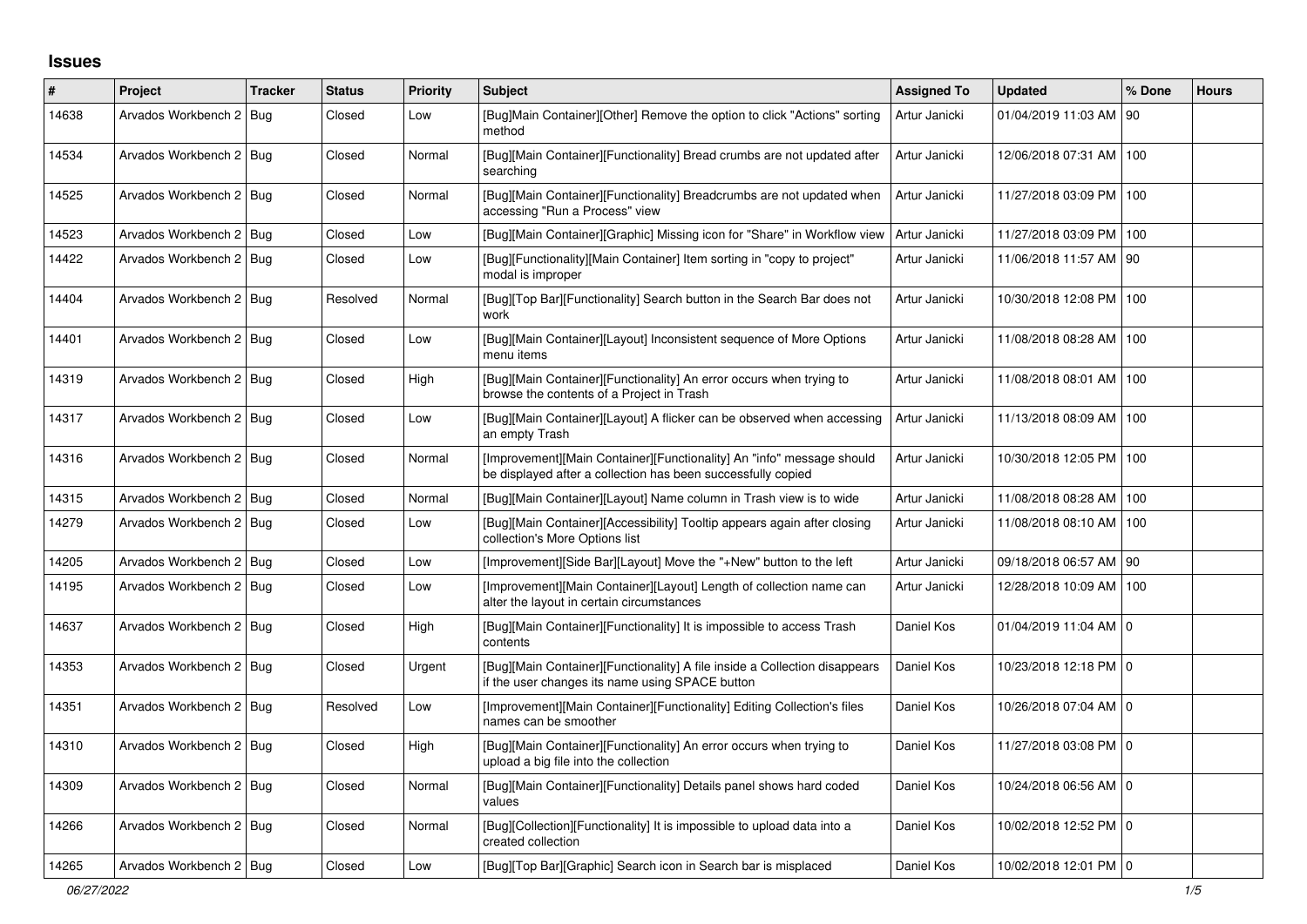| $\sharp$ | Project                   | <b>Tracker</b> | <b>Status</b> | <b>Priority</b> | <b>Subject</b>                                                                                                                 | <b>Assigned To</b>    | <b>Updated</b>          | % Done | <b>Hours</b> |
|----------|---------------------------|----------------|---------------|-----------------|--------------------------------------------------------------------------------------------------------------------------------|-----------------------|-------------------------|--------|--------------|
| 14250    | Arvados Workbench 2   Bug |                | Closed        | High            | [Bug][Log In][Graphic] A flicker can be observed when logging in                                                               | Daniel Kos            | 10/25/2018 07:09 AM 0   |        |              |
| 14208    | Arvados Workbench 2   Bug |                | Resolved      | High            | [Bug][Main Container][Functionality] Infinite loading occurs when trying to<br>change the Collection name from Trash View      | Daniel Kos            | 09/18/2018 01:31 PM 0   |        |              |
| 14145    | Arvados Workbench 2   Bug |                | Closed        | Normal          | [Bug][Main Container][Graphic] Buttons under "Projects" sub-menu have<br>improper highlight when using TAB button              | Michal<br>Komorowski  | 09/05/2018 07:39 AM   0 |        |              |
| 14143    | Arvados Workbench 2   Bug |                | Closed        | High            | [Bug][Side Bar][Functionality] "Recent open" sub-menu is not available                                                         | Michal<br>Komorowski  | 09/05/2018 07:39 AM   0 |        |              |
| 14142    | Arvados Workbench 2   Bug |                | Closed        | High            | [Bug][Side Bar][Functionality] "Workflows" sub-menu is not available                                                           | Michal<br>Komorowski  | 09/05/2018 07:39 AM 0   |        |              |
| 14133    | Arvados Workbench 2   Bug |                | Closed        | Low             | [Improvement][Side Bar][Text] "Shared with me" is not using capital<br>letters                                                 | Michal<br>Komorowski  | 09/05/2018 07:39 AM 0   |        |              |
| 14132    | Arvados Workbench 2   Bug |                | Closed        | High            | [Bug][Side Bar][Functionality] "Shared with me" sub-menu is not available                                                      | Michal<br>Komorowski  | 09/05/2018 07:39 AM   0 |        |              |
| 14126    | Arvados Workbench 2   Bug |                | Closed        | Urgent          | [Bug][Top Bar][Widget] Search bar is not functioning properly                                                                  | Michal<br>Komorowski  | 09/05/2018 07:39 AM 0   |        |              |
| 14124    | Arvados Workbench 2   Bug |                | Closed        | High            | [Bug][Top Bar][Functionality] Notification cannot be triggered by using the<br>corresponding icon                              | Michal<br>Komorowski  | 09/05/2018 07:38 AM 0   |        |              |
| 14639    | Arvados Workbench 2   Bug |                | Closed        | High            | [Improvement][Main Container][Text] Replace variants that will be<br>removed in the next major release in material-ui          | Michał<br>Kłobukowski | 12/31/2018 08:00 AM 0   |        |              |
| 14493    | Arvados Workbench 2   Bug |                | Closed        | Normal          | [Bug][Main Container][Functionality] It is impossible to open "Shared with<br>me" section when using "Move to" function        | Michał<br>Kłobukowski | 11/27/2018 03:09 PM 0   |        |              |
| 14392    | Arvados Workbench 2   Bug |                | Closed        | Normal          | [Bug][Main Container][Functionality] Workflows search engine is case<br>sensitive                                              | Michał<br>Kłobukowski | 10/23/2018 12:18 PM 0   |        |              |
| 14268    | Arvados Workbench 2   Bug |                | Resolved      | Normal          | [Bug][Main Container][Functionality] Item type Filters do not work in<br>Shared With Me main menu                              | Michał<br>Kłobukowski | 11/13/2018 01:23 PM 0   |        |              |
| 14252    | Arvados Workbench 2   Bug |                | Closed        | Normal          | [Bug][Main Container][Functionality] Redundant functionality to add own<br>items to Shared With Me                             | Michał<br>Kłobukowski | 11/20/2018 02:27 PM 0   |        |              |
| 14222    | Arvados Workbench 2   Bug |                | Closed        | Normal          | [Bug][Main Container][Layout] Context menu is opened in a wrong spot<br>when opened with ENTER key                             | Michał<br>Kłobukowski | 09/27/2018 06:54 AM 0   |        |              |
| 14221    | Arvados Workbench 2   Bug |                | Closed        | High            | [Bug][Main Container][Functionality] User is moved to Shared with me<br>after opening a project in Trash                       | Michał<br>Kłobukowski | 09/27/2018 06:57 AM   0 |        |              |
| 14209    | Arvados Workbench 2   Bug |                | Closed        | Low             | [Bug][Main Container][Functionality] Redundant functionality to add item<br>to Trash when already in Trash                     | Michał<br>Kłobukowski | 09/27/2018 06:55 AM 0   |        |              |
| 14207    | Arvados Workbench 2   Bug |                | Closed        | Normal          | [Bug][Main Container][Functionality] Collection "Add to favorites" does<br>not work when trying to perform it from Trash       | Michał<br>Kłobukowski | 09/27/2018 06:56 AM   0 |        |              |
| 14187    | Arvados Workbench 2   Bug |                | Closed        | Low             | [Bug][Side Bar][Functionality] The Side Bar items are not sorted<br>numerically                                                | Michał<br>Kłobukowski | 09/28/2018 07:07 AM 0   |        |              |
| 14185    | Arvados Workbench 2   Bug |                | Closed        | Normal          | [Bug][Side Bar][Performance] A page flicker can be observed when<br>accessing any of the Side Bar sub-menus for the first time | Michał<br>Kłobukowski | 09/26/2018 01:59 PM 0   |        |              |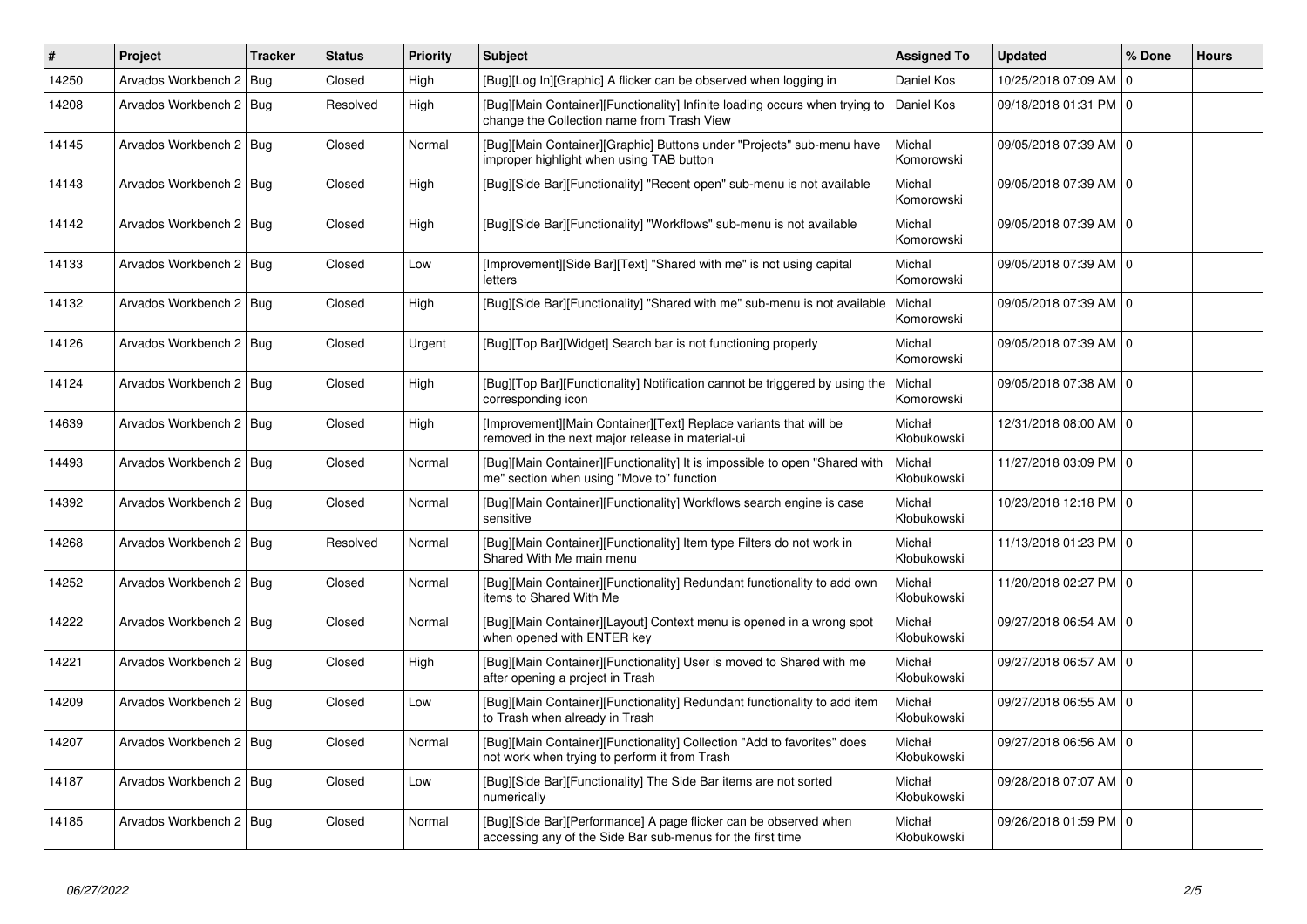| #     | Project                   | <b>Tracker</b> | <b>Status</b> | <b>Priority</b> | <b>Subject</b>                                                                                                                      | <b>Assigned To</b>    | <b>Updated</b>          | % Done | <b>Hours</b> |
|-------|---------------------------|----------------|---------------|-----------------|-------------------------------------------------------------------------------------------------------------------------------------|-----------------------|-------------------------|--------|--------------|
| 14179 | Arvados Workbench 2   Bug |                | Closed        | Normal          | [Bug][Main Container][Layout] Trash View layout is re-arranged when no<br>search results are found                                  | Michał<br>Kłobukowski | 09/25/2018 03:07 PM 0   |        |              |
| 14164 | Arvados Workbench 2   Bug |                | Closed        | Low             | [Bug][Main Container][Layout] Using the Details panel when in Trash<br>view, disrupts the Layout slightly                           | Michał<br>Kłobukowski | 09/18/2018 01:31 PM 0   |        |              |
| 14163 | Arvados Workbench 2   Bug |                | Closed        | Normal          | [Bug][Main Container][Performance] A screen flicker can be observed<br>when accessing Trash                                         | Michał<br>Kłobukowski | 09/27/2018 07:03 AM 0   |        |              |
| 14135 | Arvados Workbench 2   Bug |                | Closed        | Normal          | [Bug][Side Bar][Layout] The layout design can be corrupted by using the<br><b>TAB button</b>                                        | Michał<br>Kłobukowski | 09/11/2018 09:36 AM 0   |        |              |
| 14616 | Arvados Workbench 2   Bug |                | Closed        | Normal          | [Bug][Main Container][Functionality] "Link to process" in process output<br>view does not work                                      | Pawel<br>Kowalczyk    | 12/17/2018 08:04 AM   0 |        |              |
| 14615 | Arvados Workbench 2   Bug |                | Closed        | Normal          | [Bug][Main Container][Functionality] Placeholder message displayed<br>instead of Inputs link                                        | Pawel<br>Kowalczyk    | 12/17/2018 08:04 AM   0 |        |              |
| 14614 | Arvados Workbench 2   Bug |                | Closed        | Normal          | [Bug][Main Container][Functionality] Outputs option does not work from<br>More Options list                                         | Pawel<br>Kowalczyk    | 12/28/2018 10:09 AM 0   |        |              |
| 14582 | Arvados Workbench 2   Bug |                | Closed        | High            | [Bug][Main Container][Text] Missing output link inside process view                                                                 | Pawel<br>Kowalczyk    | 12/14/2018 09:23 AM 0   |        |              |
| 14581 | Arvados Workbench 2   Bug |                | Closed        | Low             | [Bug][Main Container][Functionality] It is impossible to edit Process<br>description after creating it                              | Pawel<br>Kowalczyk    | 12/13/2018 08:55 AM   0 |        |              |
| 14533 | Arvados Workbench 2   Bug |                | Closed        | Normal          | [Bug][Side Bar][Functionality] "Copy to project" does not work from Side<br>Bar's context menu                                      | Pawel<br>Kowalczyk    | 12/06/2018 07:31 AM 0   |        |              |
| 14496 | Arvados Workbench 2   Bug |                | Closed        | High            | [Bug][Main Container][Performance] Infinite loading when trying to share<br>a project without permission                            | Pawel<br>Kowalczyk    | 12/05/2018 09:10 AM 0   |        |              |
| 14494 | Arvados Workbench 2 Bug   |                | Resolved      | High            | [Improvement][Main Container][Functionality] Add an option to run a<br>process from workflow view                                   | Pawel<br>Kowalczyk    | 11/27/2018 01:22 PM 0   |        |              |
| 14492 | Arvados Workbench 2   Bug |                | Resolved      | Normal          | [Improvement][Side Bar][Layout] Remove "Recently open" section                                                                      | Pawel<br>Kowalczyk    | 11/27/2018 09:10 AM   0 |        |              |
| 14491 | Arvados Workbench 2   Bug |                | Closed        | Normal          | [Bug][Main Container][Layout] Graph field is too big when no workflows<br>were chosen yet                                           | Pawel<br>Kowalczyk    | 12/28/2018 10:09 AM 0   |        |              |
| 14489 | Arvados Workbench 2   Bug |                | Closed        | Normal          | [Bug][Main Container][Layout] More Options modal persists after using<br>browser's "back" option                                    | Pawel<br>Kowalczyk    | 12/28/2018 10:10 AM 0   |        |              |
| 14402 | Arvados Workbench 2   Bug |                | Closed        | Urgent          | [Bug][Main Container][Functionality] Creating a new Project or Collection<br>anywhere in the app creates it in main Projects folder | Pawel<br>Kowalczyk    | 10/30/2018 01:16 PM   0 |        |              |
| 14400 | Arvados Workbench 2   Bug |                | Closed        | Normal          | [Bug][Side Bar][Functionality] View Details shows no data if triggered as<br>a first thing in a fresh session                       | Pawel<br>Kowalczyk    | 11/06/2018 11:57 AM 0   |        |              |
| 14356 | Arvados Workbench 2 Bug   |                | Closed        | High            | [Bug][Top Bar][Functionality] It is possible to save a Search query without   Pawel<br>the key, value or both                       | Kowalczyk             | 10/23/2018 12:18 PM 0   |        |              |
| 14355 | Arvados Workbench 2   Bug |                | Closed        | Normal          | [Bug][Main Container][Functionality] Missing option for Projects to trigger<br>View Details panel from More Options list            | Pawel<br>Kowalczyk    | 10/19/2018 07:13 AM 0   |        |              |
| 14354 | Arvados Workbench 2   Bug |                | Closed        | High            | [Bug][Main Container][Functionality] Triggering View Details from More<br>Options lists does not work                               | Pawel<br>Kowalczyk    | 10/19/2018 07:22 AM   0 |        |              |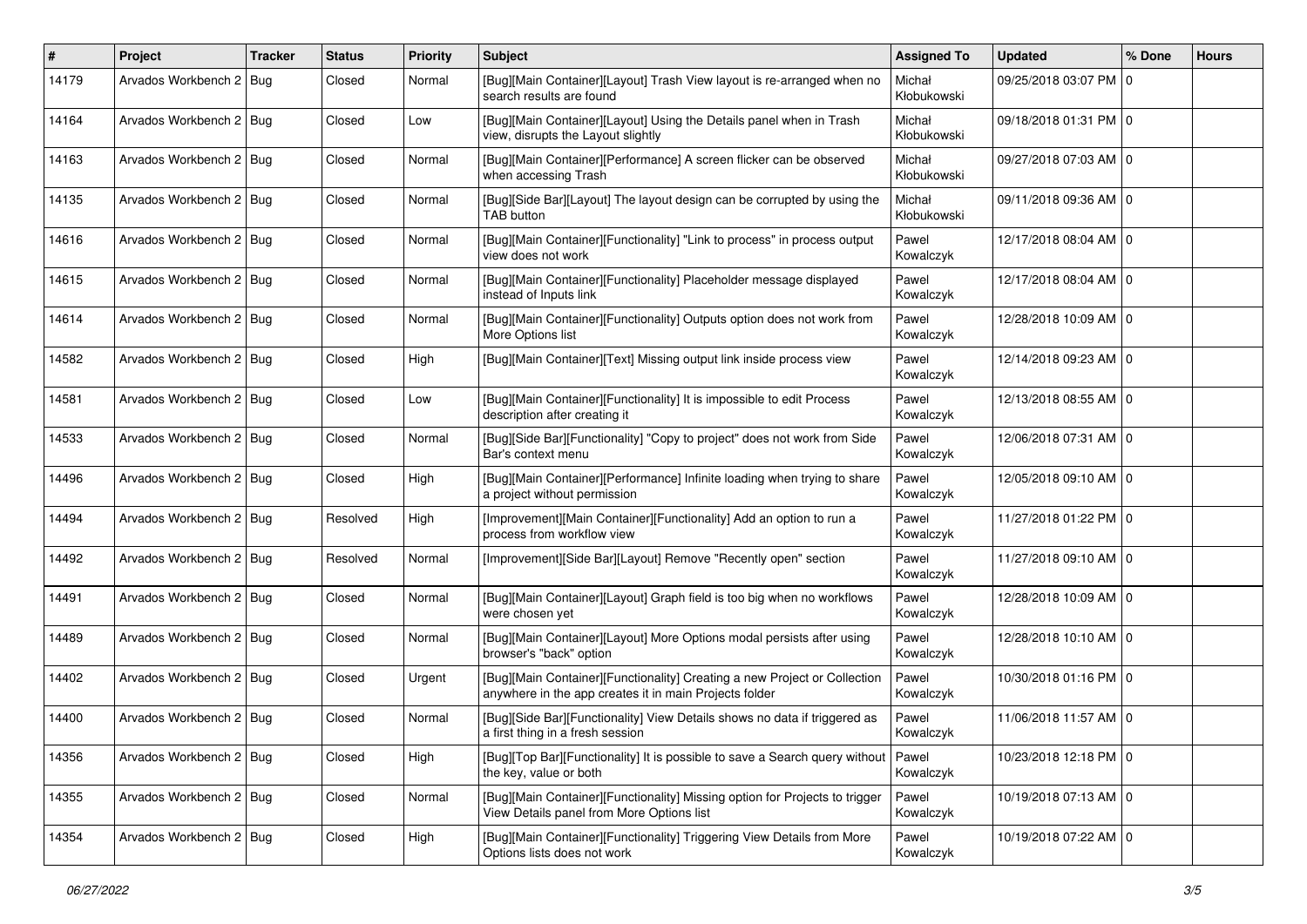| #     | Project                       | <b>Tracker</b> | <b>Status</b> | <b>Priority</b> | Subject                                                                                                                      | <b>Assigned To</b>   | <b>Updated</b>          | % Done | <b>Hours</b> |
|-------|-------------------------------|----------------|---------------|-----------------|------------------------------------------------------------------------------------------------------------------------------|----------------------|-------------------------|--------|--------------|
| 14350 | Arvados Workbench 2   Bug     |                | Closed        | Normal          | [Bug][Main Container][Layout] More Options icon is misplaced in<br>Collection view                                           | Pawel<br>Kowalczyk   | 10/18/2018 07:06 AM 0   |        |              |
| 14320 | Arvados Workbench 2   Bug     |                | Closed        | Low             | [Bug][Main Container][Graphic] Improper alert color when creating a new<br>item                                              | Pawel<br>Kowalczyk   | 11/02/2018 08:04 AM 0   |        |              |
| 14318 | Arvados Workbench 2   Bug     |                | Closed        | Urgent          | [Bug][Side Bar][Functionality] "+New" button is missing in several places                                                    | Pawel<br>Kowalczyk   | 10/19/2018 07:22 AM 0   |        |              |
| 14314 | Arvados Workbench 2   Bug     |                | Closed        | Normal          | [Bug][Side Bar][Layout] Minimum size for Side Bar should be smaller                                                          | Pawel<br>Kowalczyk   | 10/15/2018 06:54 AM 0   |        |              |
| 14267 | Arvados Workbench 2   Bug     |                | Closed        | Normal          | [Bug][Main Container][Accessibility] The user has to use the TAB key<br>twice to browse through Filters                      | Pawel<br>Kowalczyk   | 10/25/2018 07:08 AM 0   |        |              |
| 14249 | Arvados Workbench 2   Bug     |                | Closed        | Normal          | [Bug][Log In][Text] Misspelled title on Log In page                                                                          | Pawel<br>Kowalczyk   | 10/03/2018 11:48 AM   0 |        |              |
| 14220 | Arvados Workbench 2   Bug     |                | Closed        | Low             | [Bug][Top Bar][Missing tooltip for Search icon                                                                               | Pawel<br>Kowalczyk   | 09/18/2018 01:30 PM 0   |        |              |
| 14219 | Arvados Workbench 2   Bug     |                | Closed        | Normal          | [Bug][Main Container][Text] Missing tooltip for "Filters" icon                                                               | Pawel<br>Kowalczyk   | 09/18/2018 01:30 PM 0   |        |              |
| 14206 | Arvados Workbench 2   Bug     |                | Closed        | Low             | [Bug][Main Container][Accessibility] Icons' descriptions are not displayed<br>when using TAB hover                           | Pawel<br>Kowalczyk   | 09/18/2018 01:30 PM   0 |        |              |
| 14183 | Arvados Workbench 2   Bug     |                | Closed        | Low             | [Bug][Main Container][Layout] Layout can be altered when accessing<br>"Creating a collection with selected"                  | Pawel<br>Kowalczyk   | 09/11/2018 09:36 AM 0   |        |              |
| 14180 | Arvados Workbench 2   Bug     |                | Closed        | Normal          | [Bug][Main Container][Text] Missing tooltip for Restore icon in Trash View                                                   | Pawel<br>Kowalczyk   | 09/18/2018 01:31 PM 0   |        |              |
| 14178 | Arvados Workbench 2   Bug     |                | Closed        | Normal          | [Bug][Main Container][Text] Missing tooltip for More Options icons                                                           | Pawel<br>Kowalczyk   | 09/18/2018 01:30 PM 0   |        |              |
| 14166 | Arvados Workbench 2   Bug     |                | Closed        | Low             | [Bug][Top Bar][Text] Description for "?" is missing                                                                          | Pawel<br>Kowalczyk   | 09/06/2018 09:26 AM   0 |        |              |
| 14165 | Arvados Workbench 2   Bug     |                | Closed        | Low             | [Bug][Top Bar][Text] Description for "i" icon is missing                                                                     | Pawel<br>Kowalczyk   | 09/06/2018 09:26 AM 0   |        |              |
| 14146 | Arvados Workbench 2   Bug     |                | Closed        | Low             | [Improvement][New Project][Text] Inconsistent naming between "New<br>Project" and menu it triggers                           | Pawel<br>Kowalczyk   | 09/05/2018 11:08 AM 0   |        |              |
| 14144 | Arvados Workbench 2   Bug     |                | Closed        | Low             | [Bug][Side Bar][Text] "Recent open" sub-menu title does not have the<br>correct form                                         | Pawel<br>Kowalczyk   | 09/05/2018 11:08 AM   0 |        |              |
| 14127 | Arvados Workbench 2   Bug     |                | Closed        | Normal          | [Bug][Top Bar][Accessibility] Menu triggered by clicking on the "?" icon is<br>placed incorrectly                            | Pawel<br>Kowalczyk   | 09/05/2018 11:51 AM 0   |        |              |
| 14125 | Arvados Workbench 2   Feature |                | Closed        | High            | [Navigation] Help panel                                                                                                      | Pawel<br>Kowalczyk   | 09/11/2018 08:37 AM 0   |        |              |
| 14123 | Arvados Workbench 2   Bug     |                | Closed        | High            | [Bug][Top Bar][Functionality] Top-left Title does not function as a link                                                     | Pawel<br>Kowalczyk   | 09/06/2018 09:26 AM 0   |        |              |
| 14553 | Arvados Workbench 2 Bug       |                | Closed        | High            | [Bug][Main Container][Performance] Infinite loading occurs when trying to<br>access any sub-folder of Shared With Me section | Paweł<br>Kromplewski | 12/11/2018 08:09 AM 0   |        |              |